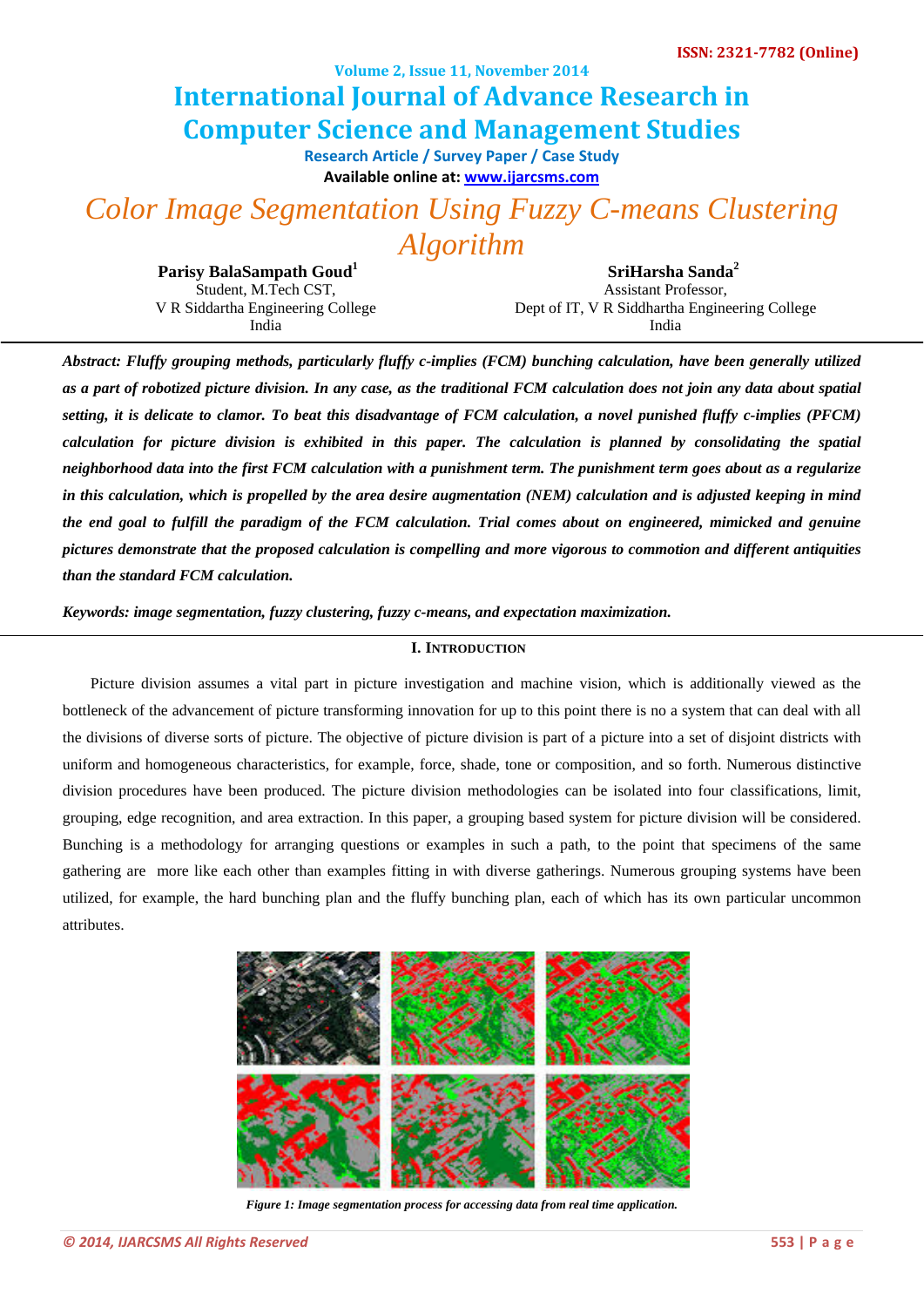The traditional hard grouping strategy limits each one purpose of the information set to solely only one group. As an outcome, with this approach the division results are regularly exceptionally fresh, i.e., every pixel of the picture has a place with precisely only one class. Notwithstanding, in a lot of people true circumstances, for pictures, issues, for example, restricted spatial determination, poor complexity, covering intensities, commotion and power in homogeneities variety make this hard (fresh) division a troublesome errand. Because of the fluffy, set hypothesis was proposed, which created the thought of halfway enrollment of having a place portrayed by a participation capacity, fluffy grouping as a delicate division technique has been generally mulled over and effectively connected in picture division. Among the fluffy bunching strategies, fluffy c-implies (FCM) calculation is the most prevalent strategy utilized as a part of picture division in light of the fact that it has strong attributes for equivocalness and can hold substantially more data than hard division strategies. In spite of the fact that the customary FCM calculation functions admirably on most clamor free pictures, it has a genuine impediment, i.e., it doesn't consolidate any data about spatial setting, which make it be delicate to commotion and imaging ancient rarities. In this paper, a novel fluffy grouping technique, called punished FCM (PFCM) calculation is introduced for picture division. The punishment term takes the spatial reliance of the items into thought, which is motivated by the area EM (NEM) calculation and is changed as indicated by the rule of FCM. The PFCM calculation is then proposed by minimizing this new goal capacity as per the zero inclination condition, which can deal with both the gimmick space data and spatial data amid division. The preference of this calculation is that it can deal with little measure of commotion and extensive measure of clamor by changing a punishment coefficient. Furthermore, in this calculation the enrollment is changed while the centroid processing's are the same as in the standard FCM calculation. Henceforth, it is not difficult to actualize. Test results with various types of pictures demonstrate the system is viable and more hearty to clamor and curios in picture division than the conventional FCM calculation without spatial obligations.

# **II. BACKGROUND APPROACH**

K-implies calculation was initially presented by Mcqueen in 1967. It is a non-fluffy grouping strategy whereby each one example can just fit in with one middle at any one time. The K-implies calculation is an iterative method that is utilized to parcel a picture into K groups. Let  $X = \{x1, x2, \ldots xn\}$  speak to a set of pixels of the given picture, where n is the quantity of pixels.  $V = \{v1, v2...$  vk} is the relating situated of bunch focuses, where k is the quantity of groups. The point of K-means calculation is to minimize the goal capacity  $J(y)$ , for this situation a squared blunder capacity:

$$
J(V) = \sum_{i=1}^{k} \sum_{j=1}^{k_t} ||x_{ij} - v_j||^2
$$

Where,  $\left\| x_{ij} - v_j \right\|$  is the Euclidean separation in the middle of xij and vj.ki is the quantity of pixels in the bunch i.

The distinction is ordinarily focused around pixel shade, power, composition, and area, or a weighted mixture of these components. In our study, we have considered pixel force. The ith bunch focus vi can be computed as:

$$
v_i = \frac{1}{k_i} \sum_{j=1}^{k_t} x_{ij}
$$

For  $i=0,1,2,...n$ 

#### *The fundamental calculation is:*

i) Randomly select k bunch focuses.

ii) Calculate the separation between the majority of the pixels in the picture and each one bunch focus.

iii) A pixel is alloted to a bunch focused around the base separation.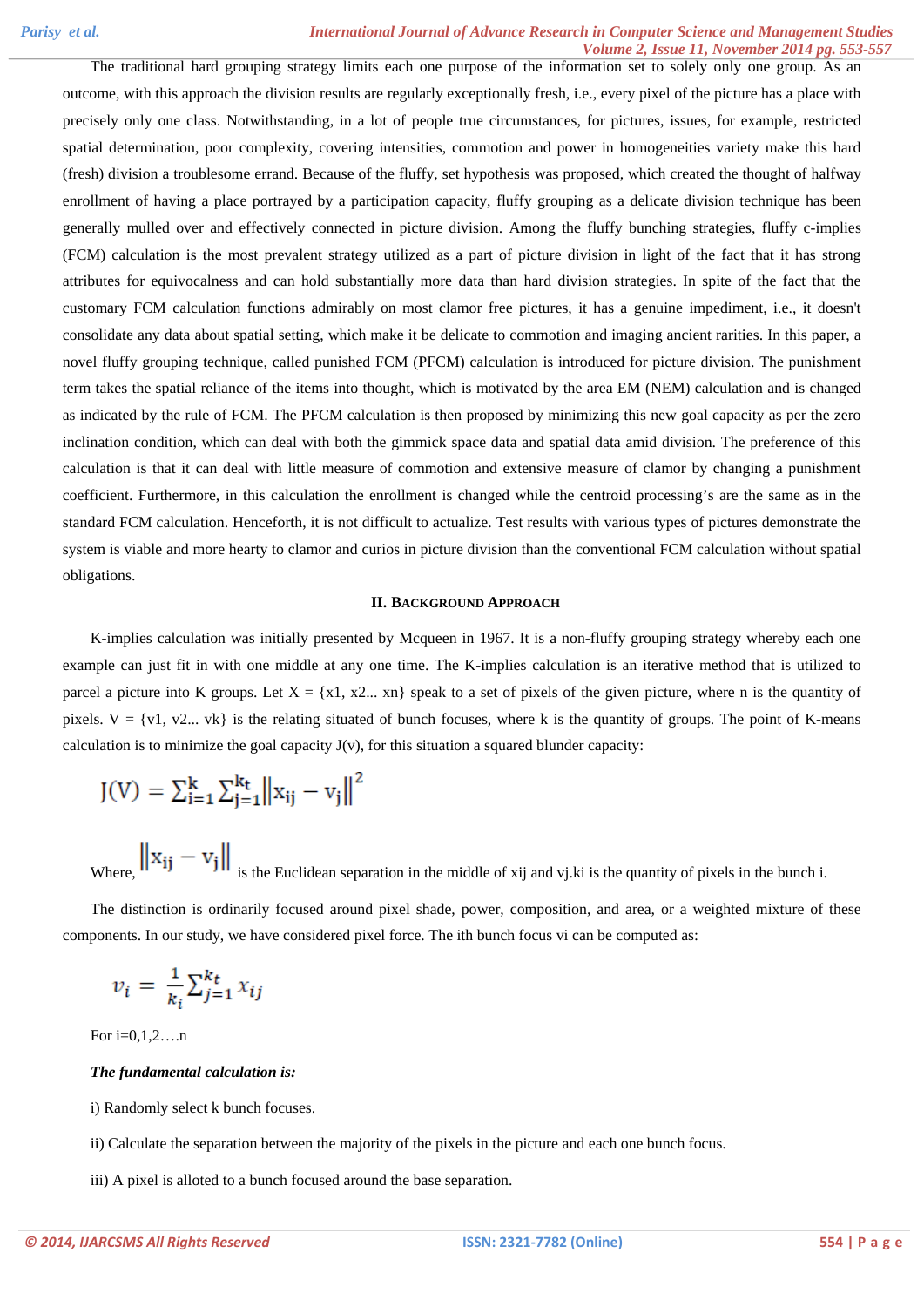iv) Recalculate the focal point positions utilizing mathematical statement (2).

v) Recalculate the separation between every pixel and each one focal point.

vi) If no pixel was reassigned, then stop, overall rehash step (iii). This calculation is ensured to unite, however it may not furnish a proportional payback arrangement. The nature of the arrangement relies on upon the starting set of groups and the estimation of k.

# **III. PROPOSED APPROACH**

This constraint makes FCM to be exceptionally touchy to clamor. The general rule of the method introduced in this paper is to consolidate the area data into the FCM calculation amid arrangement. Keeping in mind the end goal to join the spatial connection into FCM calculation, the destination capacity of aforementioned comparison may seems equal and other critical issues will be planned and the proposed calculation focused around regularization term in predefined and different incidents is punished by a regularization term, which is propelled by the above NEM calculation and adjusted focused around the paradigm of FCM calculation. The new target capacity of the PFCM is characterized as takes after:

$$
J_{PFCM} = \sum_{k=1}^{n} \sum_{i=1}^{c} (u_{ik})^q d^2(x_k, v_i)
$$
  
+  $\gamma \sum_{k=1}^{n} \sum_{j=1}^{n} \sum_{i=1}^{c} (u_{ik})^q (1 - u_{ij})^q w_{kj}$ 

The parameter  $g(3\ 0)$  controls the impact of the punishment term. The relative criticalness of the regularizing term is conversely corresponding to the sign to-clamor (SNR) of the picture. Lower SNR would oblige a higher estimation of the parameter g, and the other way around. At the point when  $g = 0$ , JPFCM measures up to JFCM. The significant contrast between NEM calculation and PFCM calculation is that the punishment term in the NEM is boosted to get the arrangements while in the PFCM it ought to be minimized so as to fulfill the standard of FCM calculation. Moreover, the punishment term in the PFCM calculation has the weighting example to control the level of fluffiness in the ensuing participation capacity in spite of the punishment term in the NEM calculation that is fresh. This new punishment term is minimized when the enrollment esteem for a specific class is vast and the participation values for the same class at neighboring pixels is additionally huge, and the other way around. As it were, it obliges the pixel s participation estimation of a class to be associated with those of the neighboring pixel.

#### **IV. EXPERIMENTAL EVALUATION**

In this segment, the aftereffects of the application of the PFCM calculation are exhibited. The execution of the proposed technique is contrasted and that of the standard FCM calculation. For all cases, unless generally expressed, the weighting type q  $= 2.0$ ,  $e = 0.0001$ , and  $g = 400$  where the parameter g is chosen tentatively so as to give suitable results. A 3'3 window of picture pixels is considered in this paper, subsequently the spatial impact on the inside pixel is through its 8-area pixels. It is vital to note the power estimation of every last one of pictures given beneath extents [0,255], and if the picture is noisier, a bigger parameter g is then required.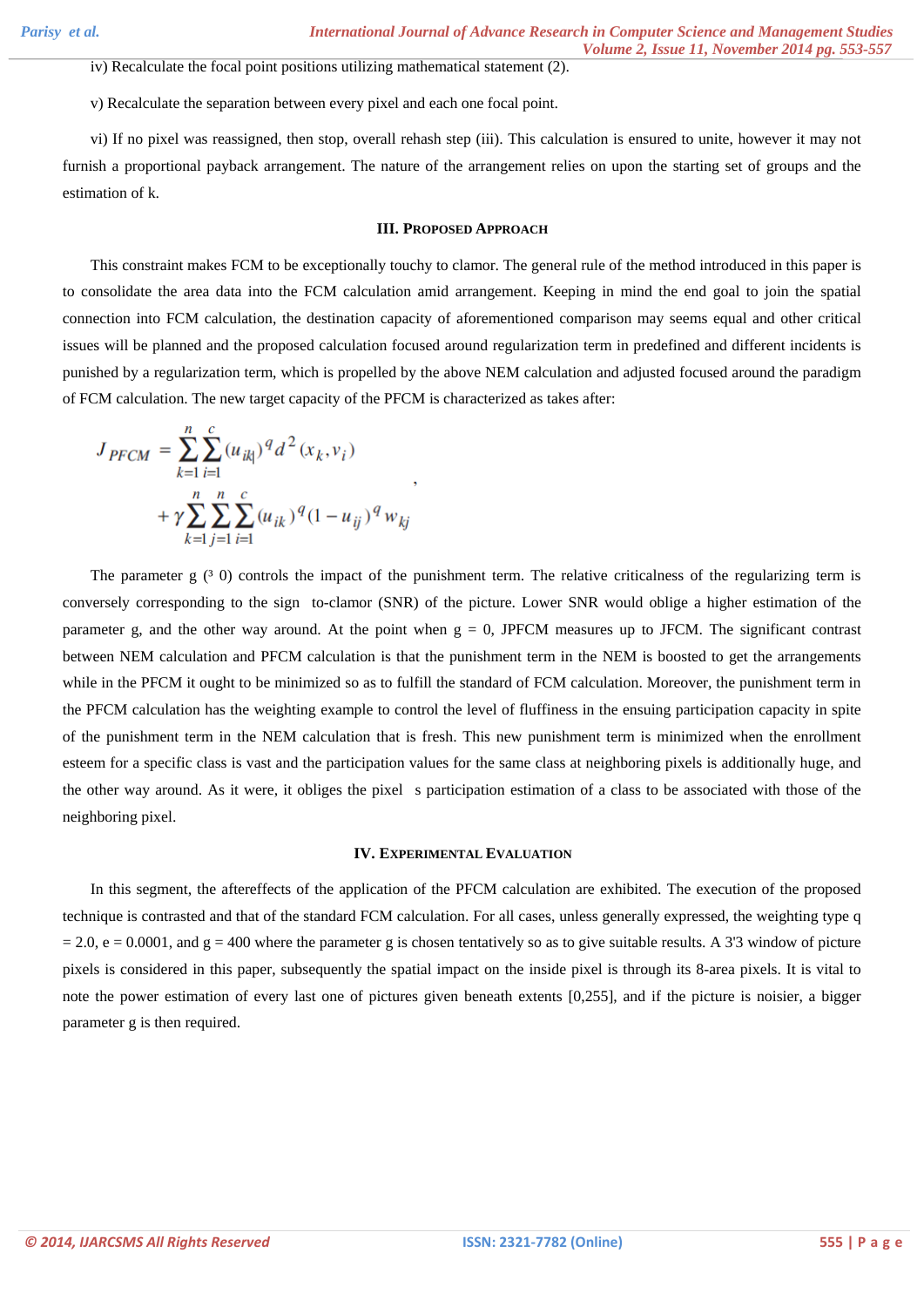

*Figure 2: Earth evaluation criteria for accessing image color with segmentation.* 

To assess the execution of the proposed methodology, tests were initially acknowledged on two manufactured pictures. To start with, we create a straightforward two-class manufactured picture, whose power qualities are 100 and 60, separately, and the picture size is 256'256. The picture is then adulterated by 5% Gaussian clamor, which implies the sign to commotion (SNR) is  $100/5 = 20$ . As it can be seen, without spatial data imperatives, FCM calculation can't even separate the two classes, while PFCM calculation accurately groups the picture into two sections without any commotion existing in the sectioned areas. Second, a various class engineered picture has been made, in which the power qualities are 0, 255, and 128, individually, and the picture size is 256'256. Added substance 10% Gaussian clamor was then added to the picture. To show signs of improvement understanding, the picture is sectioned by FCM and PFCM into three comparing classes with power values 255, 0, and 128, speaking to class 1, class 2, and class 3, individually.



*Figure 3: Comparison of segmentation results on real standard images named Lena and cameraman, the original images, FCM results, and PFCM results..* 

The second kind of case is a recreated attractive reverberation (MR) cerebrum picture got from the Brainweb Simulated Brain Database. This mind picture was mimicked with T1-weighted difference, 1-mm cubic voxels, 7% clamor, and no power inhomogeneity. Before division, the non-mind parts of the picture, for example, the bone, cortex and fat tissues ought to be evacuated. The class number of the picture was thought to be four, comparing to ash matter (GM), white matter (WM),